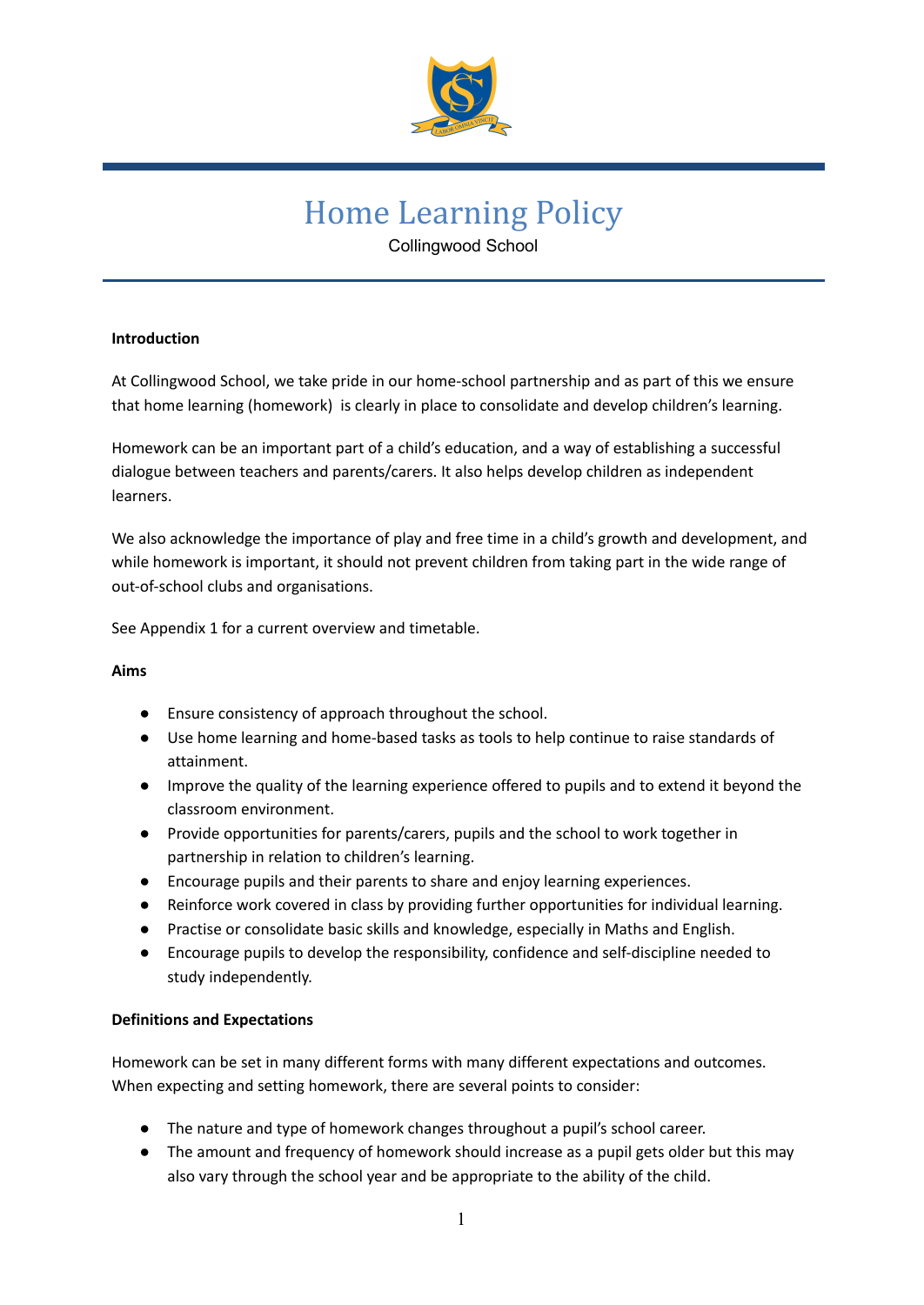

- Homework should not cause undue stress to the pupil, family or the teacher.
- Homework will not necessarily come in the form of a written task.
- Homework should be set regularly from Reception through to Year 6.
- Home-based tasks may be set on pupil devices, such as the school iPads.

#### **Recommended Time Allocation**

Normally, more than one day will be allowed for the completion of a homework task, except where daily practice is to be encouraged e.g. reading, spelling and times tables. It is recommended that for most tasks, pupils should spend no more than 30 minutes. However, occasionally a piece of project work may be set which requires more time to be spent on it. In this instance, the form teacher will allocate several days to the task.

Homework will be optional during school holidays.

### **Supporting Homework**

At Collingwood School, we are keen for parents/carers to support and help their children with homework. We take the view that pupils are likely to get more out of an activity if parents get involved, as long as they do not take over too much. However, there are times when we will want to see what children can do on their own. It is particularly important, as they get older, for pupils to become increasingly independent in their learning. If a parent/carer is unsure about what their role should be, they should discuss it with their child's class teacher.

#### **School Absence**

- If children are absent due to illness, homework will not be sent home. We would assume the child was too ill to work.
- If a child is absent for a length of time e.g. with a broken leg, the teacher and the parents/carers will agree what homework should be done, how it should be marked and what sort of help needs to be given.
- Homework will not normally be set when pupils take holidays in term time.

# **SEND pupils** *(pupils with special educational needs or disability)*

We set homework for all children as a normal part of school life. We ensure that all tasks set are appropriate to the ability of the child. If a child has special educational needs or disability, we endeavour to adapt any task set, if necessary, so that all children can contribute in a positive way.

#### **Home Learning Tasks**

Listed below are several example tasks and activities that might be given as homework. This is by no means an exhaustive list and is open to constant change, although many of these tasks and activities may be used on a regular basis. Homework activities will change to meet the needs of the pupils involved and activities that might be occurring in class. All homework tasks and activities will have a clear purpose and assist pupils in the process of their academic development.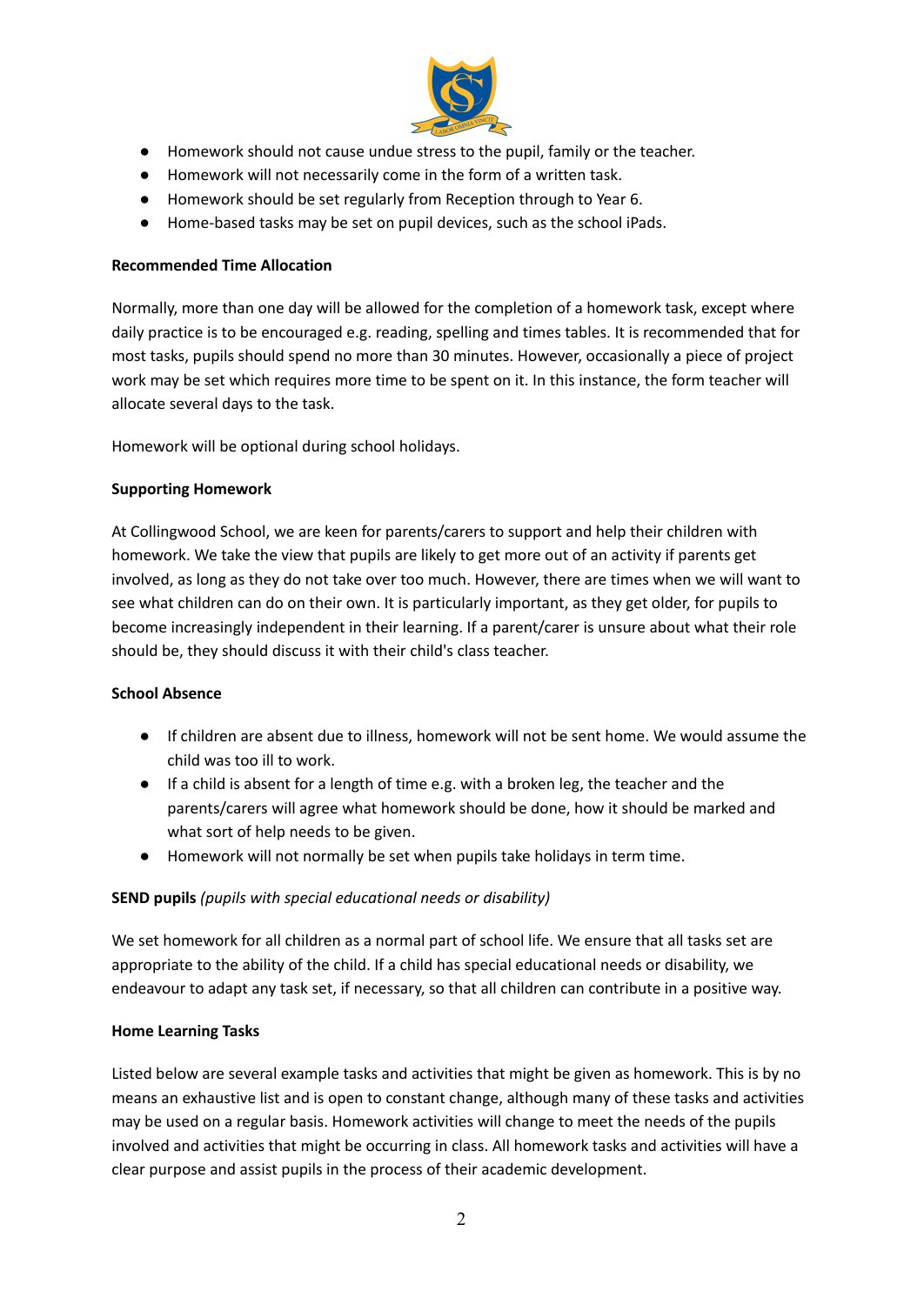

# **Reception:**

- Reading books and key words
- Number formation practice
- Handwriting/ letter formation practice
- Identification of shapes in the environment
- Fastening and unfastening buttons and zips and tying shoelaces getting dressed and undressed, etc.

# **Key Stage 1**

- Reading books and key words
- Learning spellings
- Learning number facts
- English activities
- Maths activities
- Real life problems, e.g. shopping, car, bus and house numbers, reading a menu

# **Key Stage 2**

- Reading
- Learning spellings
- Handwriting practice
- Reading comprehension activities
- Planning pieces of writing
- Planning presentations
- Learning Times Tables
- Learning number facts and number bonds
- Practising calculation strategies learned in class
- Researching topics

# **Role of the Class Teacher**

- To follow the homework timetable and adhere to this policy.
- To ensure any homework is purposeful and develops pupils' learning.
- To provide an explanation of homework tasks to pupils and, if necessary, give parental guidance on how they might assist their child. All explanations and any necessary guidance will be given on Google Classroom (or Seesaw for Reception).
- To mark homework within a week of receiving it and give feedback to pupils. Marking may include self-marking, peer marking and/or verbal feedback. Feedback may be given to individual pupils, or to groups of pupils. This includes homework completed on iPads.
- To reward and praise children who regularly complete homework tasks.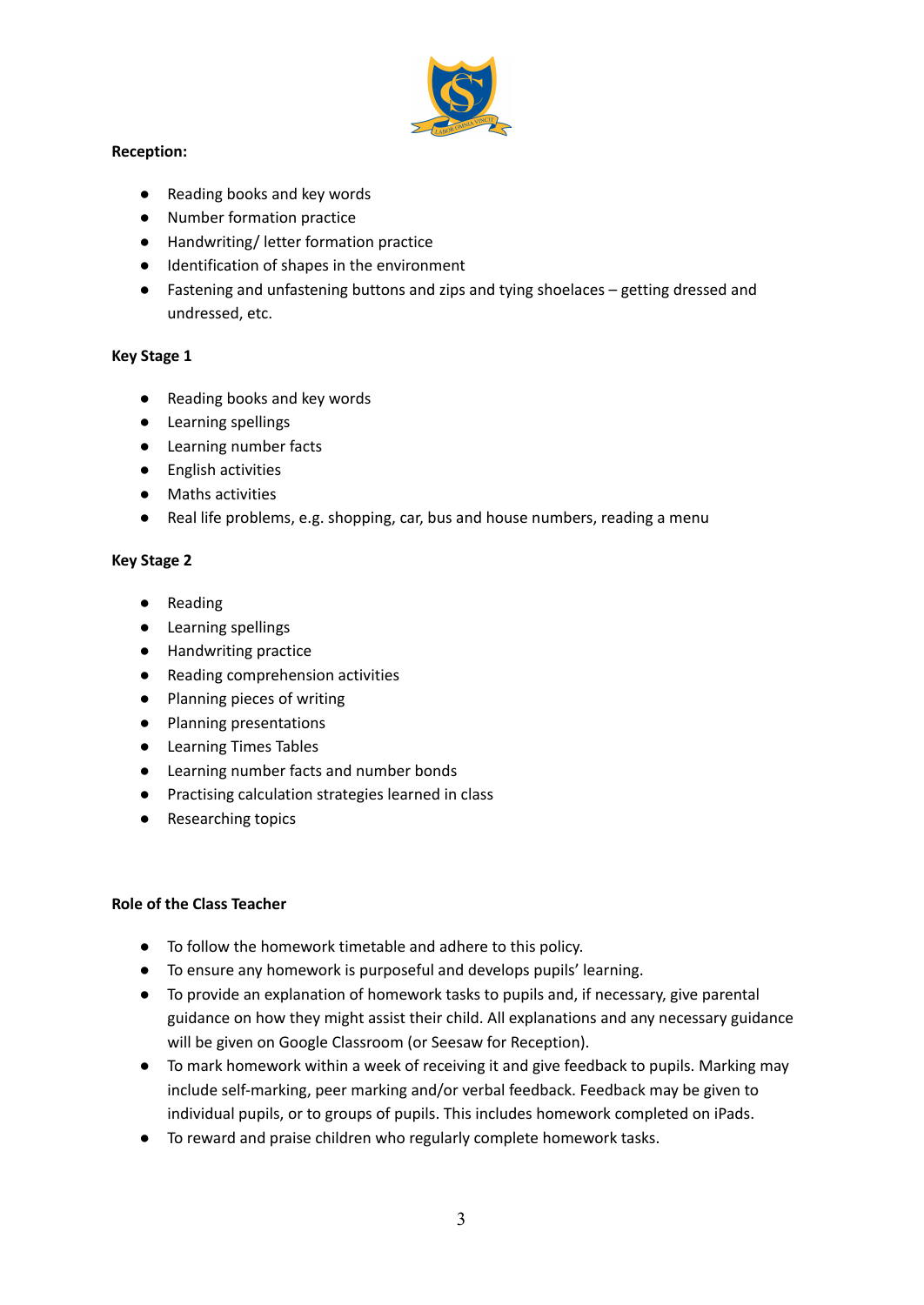

### **Role of the Assistant Head (Teaching and Learning)**

- To monitor compliance of the Policy.
- To discuss with staff how successfully the policy is being implemented.
- To meet with staff to offer further guidance if necessary.
- To meet with parents/carers when appropriate.

#### **Role of Parents/Carers**

- To support the school by ensuring that their child attempts the home learning and hands it in on time.
- To provide a suitable place for their child to carry out their home task.
- To encourage and praise their child when they have completed their homework.
- To become actively involved and support their child with homework activities.
- To show their child that they value homework and that they support the school by explaining how it can help learning.

If parents/carers are unable to support their children (as above) they should contact their child's class teacher in the first instance.

For those children who attend After School Care, there is an option to complete homework tasks under the supervision of the ASC staff.

# **Version control**

| Date of adoption of this policy     | May 2022             |
|-------------------------------------|----------------------|
| Date of last review of this policy  |                      |
| Date for next review of this policy | September 2023       |
| Policy owner (SMT)                  | L Hardie, A Herriett |